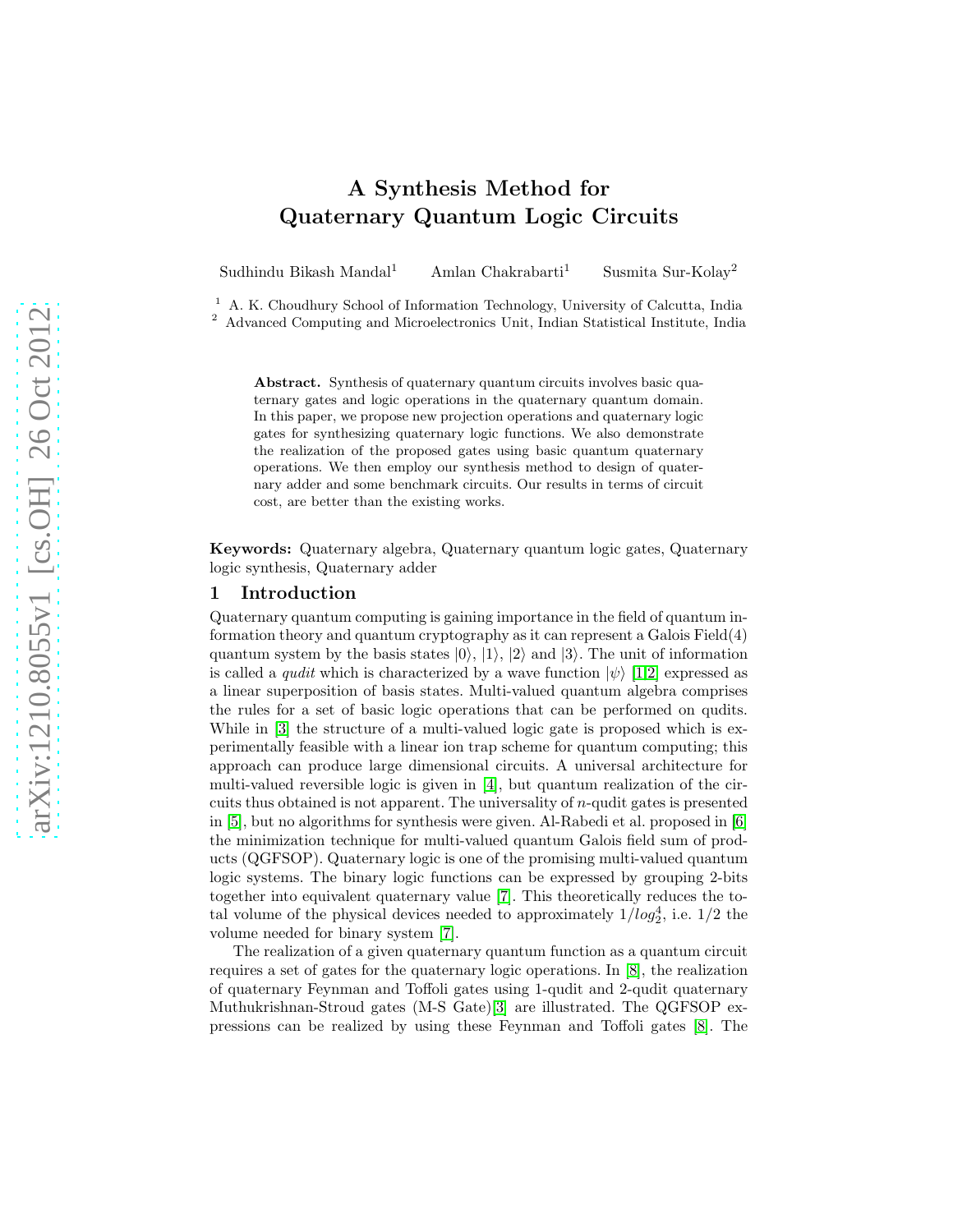method of synthesizing incompletely specified multi-output quaternary function using quaternary 1-qudit gates and multi-qudit controlled gates has been proposed in [\[9\]](#page-9-4). But this synthesis method is not applicable for any arbitrary quaternary functions. In [\[10\]](#page-9-5), a heuristic alogorithm is proposed for minimization of a QGFSOP expression for multi-output quaternary logic functions using a Quaternary Galois Field Decission Diagram (QGFDD). But no quantum gate level implementation was provided. In this paper, our specific contributions are as follows:

- new projection operation for synthesizing quaternary logic functions;
- new quaternary logic gates, namely Generalized Quaternary Gate  $(GQG)$ , permutative quaternary Controlled Cyclic Shift gate  $(C^2CS)$  and Modulo4 addition gate;
- new simplification rules for reduction in gate count and circuit levels for multivalued quantum circuits.

The rest of the paper is organized as follows. We provide the preliminary concepts of multivalued quantum computing in section 1. We propose the quaternary algebra with a new projection operation in section 2. In section 3, we introduce some new quaternary logic gates. The proposed synthesis methodology along with its simplification rules are presented in section 4. The synthesis results for some example circuits and their comparison with related work are given in section 5. Concluding remarks appear in section 6.

# 2 Quaternary Algebra

A brief summary of the quaternary addition, multiplication and NOT operations as well as the quaternary projection operations  $L, J$  and (the new one)  $P$  are presented next. .

#### 2.1 GF(4) arithmetic

Quaternary Galois field GF(4) is an algebraic structure consisting the set of elements  $Q=\{0, 1, 2, 3\}$ . The addition  $(+)$  and multiplication  $(.)$  operations over GF(4) are shown in the Table 1.

Table 1. GF(4) Addition and Multiplication

|  |  |  | 0 1 2 3  . 0 1 2 3   |  |  |
|--|--|--|----------------------|--|--|
|  |  |  | 0 0 1 2 3  0 0 0 0 0 |  |  |
|  |  |  | 1 1 0 3 2  1 0 1 2 3 |  |  |
|  |  |  | 2 2 3 0 1  2 0 2 3 1 |  |  |
|  |  |  | 3 3 2 1 0  3 0 3 1 2 |  |  |

#### 2.2 Quaternary Logical NOT

The logical NOT in quaternary quantum system is defined as  $NOT(a) = a + 1$ , where  $'+'$  denotes the modulo 4 addition, and  $a = \{0, 1, 2, 3\}.$ 

# 2.3 Quaternary Projection Operations  $L, J$  and  $P$

We present nine projection operations, grouped into three types  $L_i$ ,  $J_i$ , and  $P_i$ , where  $i = \{0, 1, 2, 3\}$ . While  $L_i$  and  $J_i$  types were defined earlier [\[11,](#page-9-6)[12\]](#page-9-7) as

 $L_i(a) = 1$  if  $a = i$  and 0 otherwise, and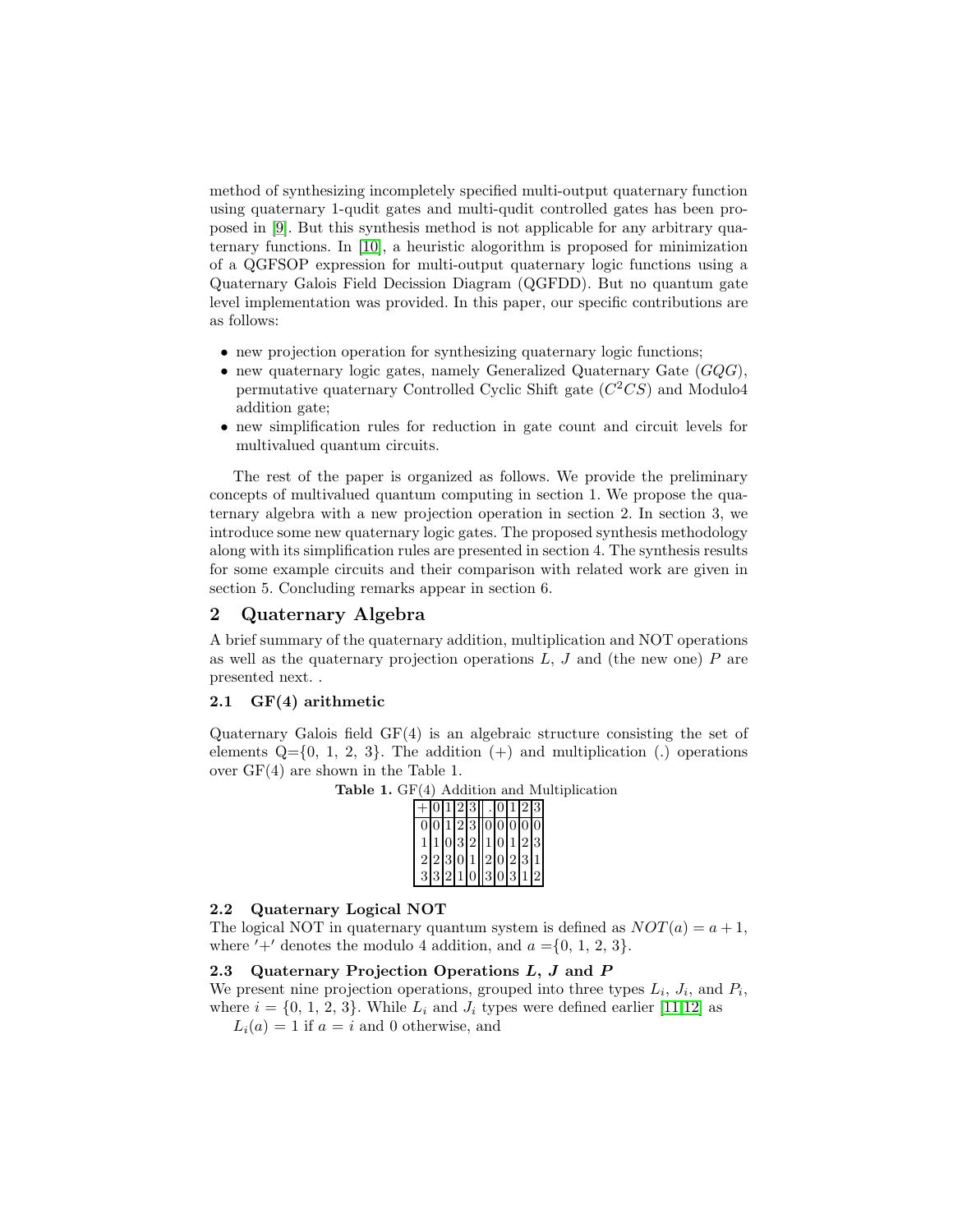$J_i(a) = 2$  if  $a = i$  and 0 otherwise.

We introduce the new  $P_i$  type operations, which are defined as

 $P_i(a) = 3$  if  $a = i$  and  $a = 0$  otherwise.

Table 2 presents the truth tables for  $L_i$ ,  $J_i$ , and  $P_i$  types of operators as well as for the derived operators  $L'_i$ ,  $J'_i$  and  $P'_i$ . The  $L_i$ ,  $J_i$  and  $P_i$  operations are commutative, associative and distributive over AND and OR logic.

|  |  | 0123                                                                          |  |  | a $ 0 1 2 3  $ a $ 0 1 2 3  $ a |  |  | 0 1 2 3 |  |  |
|--|--|-------------------------------------------------------------------------------|--|--|---------------------------------|--|--|---------|--|--|
|  |  | $L_0(a)$  1 0 0 0   $J_2(a)$  0 0 2 0  $L'_0(a)$  0 1 1   $J'_2(a)$  2 2 0 2  |  |  |                                 |  |  |         |  |  |
|  |  | $L_1(a)[0[1[0[0]]J_3(a)[0[0[02]]L'_1(a)[1[011]]J'_3(a)[2[22]0]]$              |  |  |                                 |  |  |         |  |  |
|  |  | $L_2(a)[0[010][P_0(a)]3[000][L'_2(a)]1[1[01][P'_0(a)]0]333]$                  |  |  |                                 |  |  |         |  |  |
|  |  | $L_3(a)[0[0[01][P_1(a)[03[00][L'_3(a)[1[11[0][P'_1(a)]3[033]]$                |  |  |                                 |  |  |         |  |  |
|  |  | $J_0(a)$  2 0 0 0   $P_2(a)$  0 0 3 0   $J'_0(a)$  0 2 2   $P'_2(a)$  3 3 0 3 |  |  |                                 |  |  |         |  |  |
|  |  | $J_1(a)$ 0 2 0 0 $P_3(a)$ 0 0 0 3 $J'_1(a)$ 2 0 2 2 $P'_3(a)$ 3 3 3 0         |  |  |                                 |  |  |         |  |  |

Table 2. Truth table of projection operations  $L_i$ ,  $L'_i$ ,  $J_i$ ,  $J'_i$ ,  $P_i$ ,  $P'_i$ 

# 3 Quaternary Logic Gates

The definitions of the existing quaternary logic gates as well as a few newly introduced quaternary logic gates are provided below. We also show the implementation of the newly proposed gates using basic quantum ternary operations.

# 3.1 Quaternary Feynman, Quaternary Toffoli, MAX and MIN gates

The 2-qudit Quaternary Feynman gate [\[8\]](#page-9-3) is defined as:

Feynman $(A, B) = A + B$ , where '+' operator is addition over GF(4)(Figure 1.a).

The quaternary 3-qudit Toffoli gate [\[8\]](#page-9-3), shown in Figure 1.b is defined as:

Toffoli $(A, B, C) = A.B + C$ , where A and B are the control inputs and C the target input,  $\dot{\gamma}$  and  $\dot{\gamma}$  operators are addition and multiplication over GF(4). We use the quaternary  $MAX$  and  $MIN$  gates [\[13\]](#page-9-8) respectively to replace the OR and the AND gates. These two gates are defined as

$$
\text{MAX}(A_1, A_2, \dots, A_n, B) = \begin{cases} A_i \text{ if } A_i \ge A_j, i \ne j \text{ and } A_i \ge B; \\ B \text{ if } \forall i, B \ge A_i; \end{cases}
$$

$$
\text{MIN}(A_1, A_2, \dots, A_n, B) = \begin{cases} A_i \text{ if } A_i \le A_j, i \ne j \text{ and } A_i \le B; \\ B \text{ if } \forall i, B \le A_i; \end{cases}
$$

where  $i = \{1, 2, 3...n\}$  (Figures 2.a, 2.b). The quaternary Feynman and Toffoli gates can be realized using quaternary M-S gates [\[7](#page-9-2)[,8\]](#page-9-3), defined as (Figure 2.c)

 $M-S(A, B) = Z$  operation on B if  $A = 3$ , otherwise B, where Z is one of the 24 shift operations [\[10\]](#page-9-5) shown in Table 3.

# 3.2 Generalized Quaternary Gate

A new generalized quaternary gate (GQG) is required to realize the 24 shift operations [\[10\]](#page-9-5) given in the Table 3. It is a multi-qudit gate shown in Figure 3.a. The controlling input of GQG can be used to select the 1-qudit shift operation on the target input. The GQG is formally defined as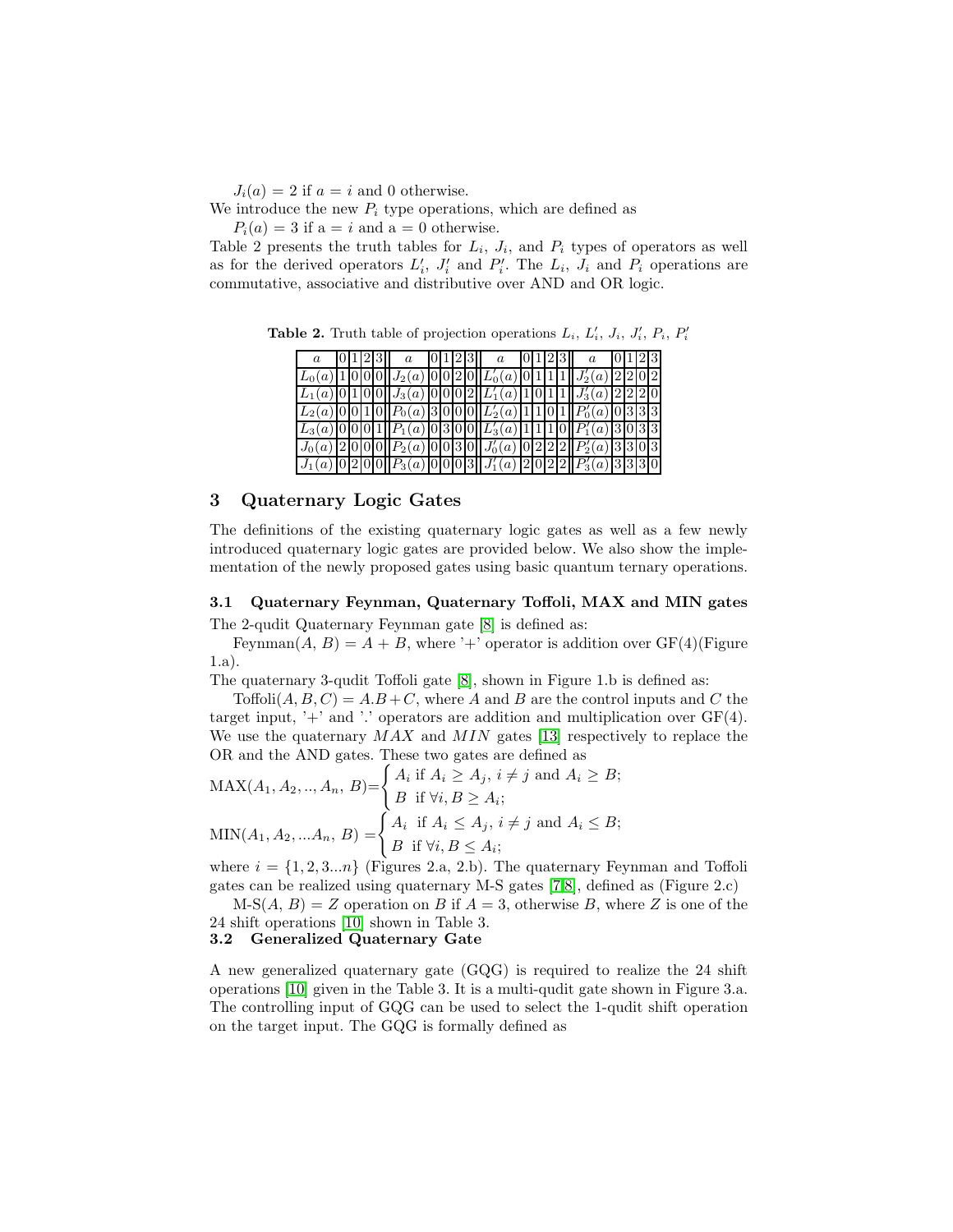Table 3. Shift Operations over GF(4) [10]

|                       |                    | Symbol Operation Symbol Operation Symbol Operation Symbol Operation       |                           |
|-----------------------|--------------------|---------------------------------------------------------------------------|---------------------------|
| $x^{+0}$ $x = x$      |                    | $x^{021} x = 2x + 2  x^{23} $ $x = x^2  x^{0231} x = 2x^2 + 2  x^{0231} $ |                           |
| $x^{+1}$ $x = x + 1$  |                    | $x^{032} x = 2x + 3 $ $x^{01} x = x^2 + 1 $ $x^{03} x = 2x^2 + 3$         |                           |
| $x^{+2}$ $x = x + 2$  | $x^{132}$ $x = 3x$ | $x^{0213}$ $x = x^2 + 2$ $x^{13}$ $x = 3x^2$                              |                           |
| $x^{+3}$ $x = x + 3$  | $x^{012} x=3x+1$   | $x^{0312}$ $x = x^2 + 3$                                                  | $x^{0123} x=3x^2+1 $      |
| $x^{123}$ $x = 2x$    | $x^{023} x=3x+2 $  | $x^{12}$ $x = 2x^2$                                                       | $x^{02}$ $x = 3x^2 + 2$   |
| $x^{013} x = 2x + 1 $ | $x^{031} x=3x+3 $  | $x^{0132} x = 2x^2 + 1 $                                                  | $x^{0321}$ $x = 3x^2 + 3$ |



Fig. 1. (a) 2-qudit Quaternary Feynman gate (b) 3-qudit quaternary Toffoli gate



Fig. 2. (a) Quaternary MAX gate, (b) Quaternary MIN gate, (c) Quaternary M-S gate

$$
GQG(A_1, A_2, ..., A_n, B) = \begin{cases} B \text{ shift } X & \text{if } A_1, A_2, ..., A_n = 0; \\ B \text{ shift } Y & \text{if } A_1, A_2, ..., A_n = 1; \\ B \text{ shift } Z & \text{if } A_1, A_2, ..., A_n = 2; \\ B \text{ shift } W & \text{if } A_1, A_2, ..., A_n = 3; \\ B & \text{otherwise;} \end{cases}
$$

The realization of a GQG gate using quaternary M-S gates, is shown in Figure



Fig. 3. (a) A multi-qudit generalized quaternary gate (GQG), and (b) its realization using M-S gates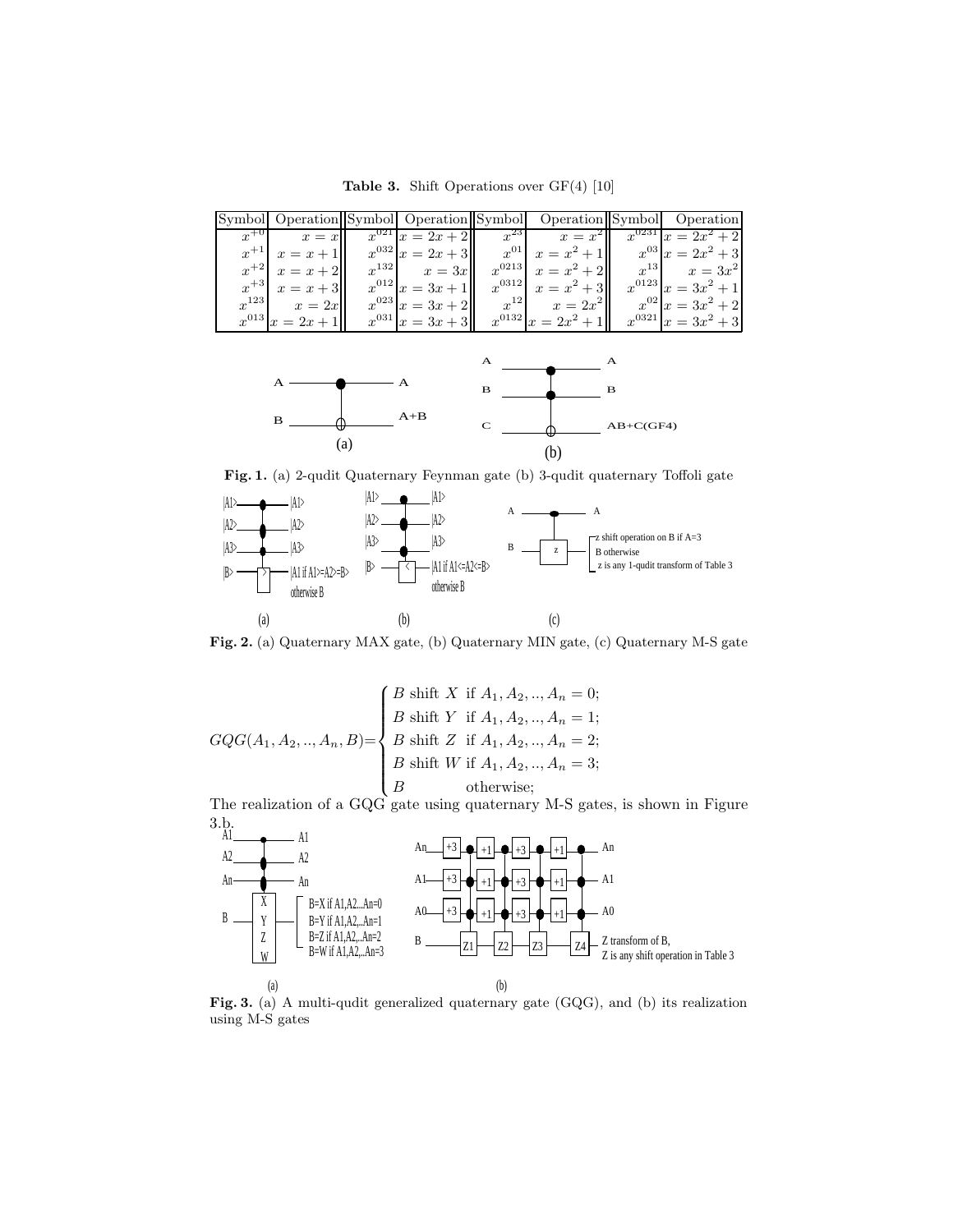Implementation of  $L_i$ ,  $J_i$  and  $P_i$  operations using GQG We can implement the  $L_i$ ,  $J_i$  and  $P_i$  operations by using a GQG, as shown in Figures 4.a, 4.b and 4.c respectively. For  $L_i$ ,  $J_i$  and  $P_i$  type operations, we set  $GQG(a,1)$ ,  $GQG(a,2)$  and  $GQG(a,3)$  respectively.



Fig. 4. GQG based realization of quaternary projection operations: (a) $L_i$ , (b) $J_i$  and  $(c)P_i$ 

### 3.3 Quaternary Controlled Cyclic Shift  $C^2CS$  gate

We propose a new 3-qudit  $C^2CS$  gate, used for realizing the simplification rules for quaternary minterms, as

 $C^2CS(A, B, C) = \begin{cases} C^{0123} & \text{if } A \neq B; \\ C & \text{otherwise} \end{cases}$  $C$  otherwise; where the values of the inputs are from

the set  $\{1, 2, 3\}$  and  $C^{0123}$  is the cyclic shift operation  $x^{0123}$  defined in Table 3. The symbolic representation of  $C^2CS$  is shown in Figure 5.a and an instance of this gate is shown in Figure 5.b, where  $x^{0123}$  shift operation is applied on C if  $A = 1$ ,  $B = 3$  or  $A = 3$ ,  $B = 1$ . The realization of the  $C<sup>2</sup>CS$  gate using M-S gates is shown in Figure 6.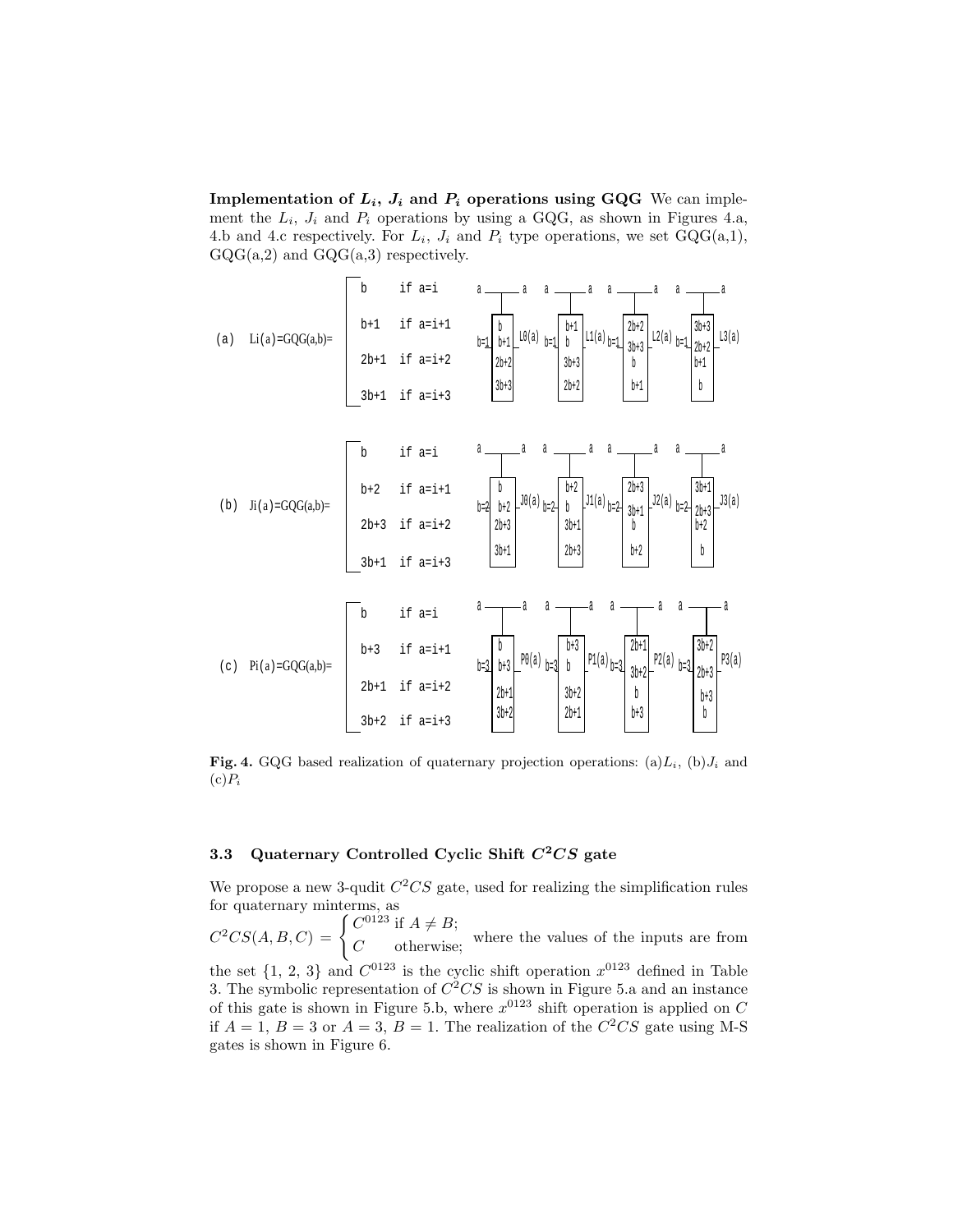

Fig. 6. Realization of quaternary 3-qudit  $C^2CS$  gate with M-S gates

#### 3.4 A new Modulo4 Addition Gate

We introduce the new 2-qudit quaternary Modulo4 Addition gate as: ADD(A,  $B = A \bigoplus B$ , where  $\bigoplus$  represent the modulo 4 addition. This gate can be used as a template for simplification of adder circuits. The symbolic representation of ADD gate is shown in Figure 7.a and the realization using quaternary M-S gate is shown in Figure 7.b



Fig. 7. (a) 2-qudit Modulo4 Addition Gate, and (b) its realization with M-S gates

# 4 Proposed Synthesis Methodology

#### 4.1 Overview

Consider an m-variable quaternary quantum logic function

 $f(a_1, a_2,..., a_m) = \sum_{i=0}^n$  (minterms for *one* )<sub>i</sub> +  $\sum_{j=0}^p$  (minterms for *two*)<sub>j</sub> +  $\sum_{k=0}^{s}$ (minterms for *three*)<sub>k</sub>,

where  $\sum$  implies logical quaternary OR, n, p and s are respectively the number of input vectors for which f is 1, 2 and 3. Thus, f is 0 for  $(4^m - n - p - s)$  of the input vectors. We express the minterms for one, two and three using the  $L_i$ ,  $J_i$  and  $P_i$  operations respectively. From Table II, we can state that

$$
\prod_{i=1}^{m} L_0(a_i) = \begin{cases} 1 & \text{if } \forall i \ a_i = 0; \\ 0 & \text{if } \exists \ i \ a_i = 1, \ 2 \text{ or } 3; \end{cases} \quad \prod_{i=1}^{m} L_1(a_i) = \begin{cases} 1 & \text{if } \forall i \ a_i = 1; \\ 0 & \text{if } \exists \ i \ a_i = 0, \ 2 \text{ or } 3; \end{cases}
$$

$$
\prod_{i=1}^{m} L_2(a_i) = \begin{cases} 1 & \text{if } \forall i \ a_i = 2; \\ 0 & \text{if } \exists \ i \ a_i = 0, \ 1 \text{ or } 3; \end{cases} \quad \prod_{i=1}^{m} L_3(a_i) = \begin{cases} 1 & \text{if } \forall i \ a_i = 3; \\ 0 & \text{if } \exists \ i \ a_i = 0, \ 1 \text{ or } 2; \end{cases}
$$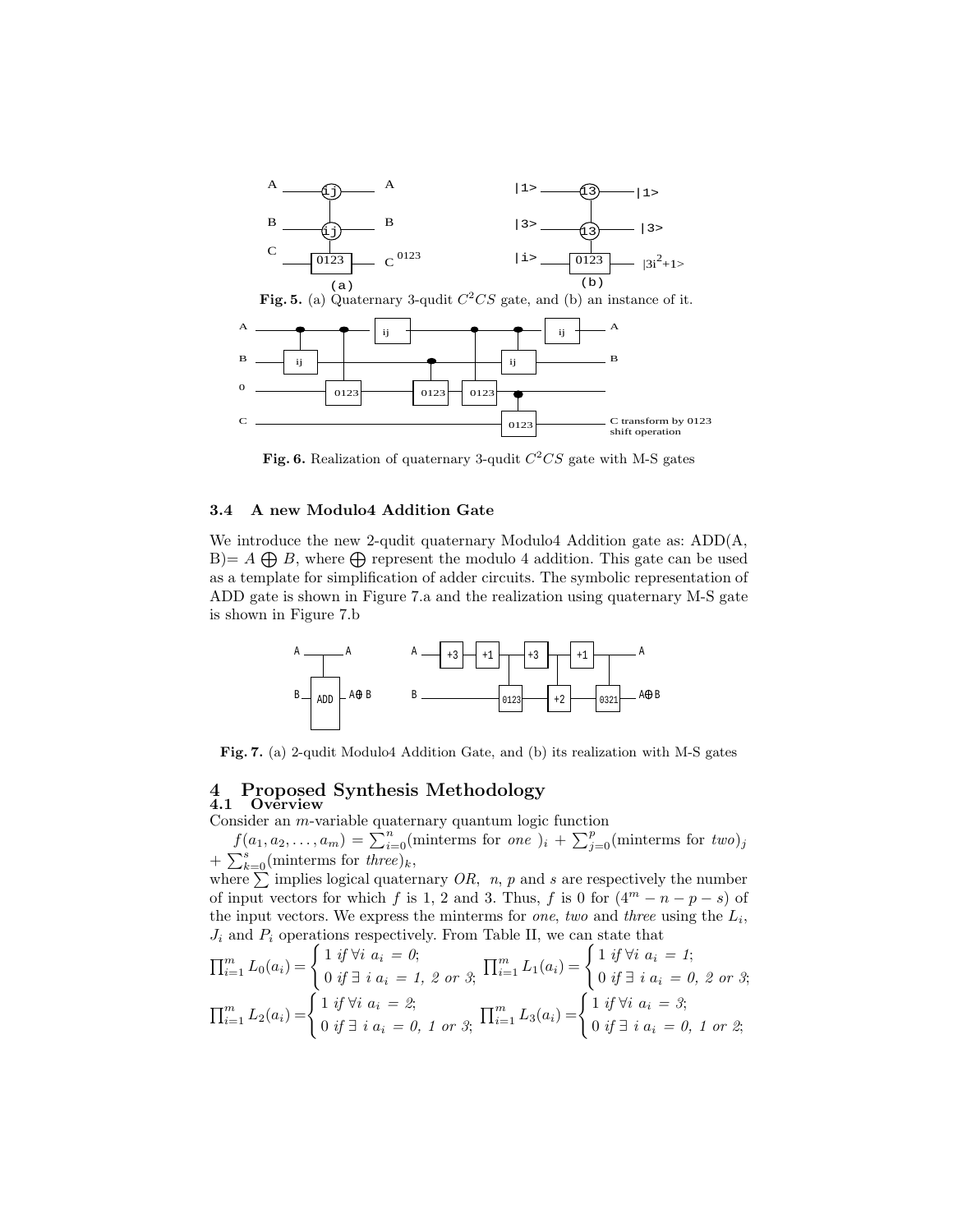$$
\prod_{i,p,k,s=1}^{m} L_0(a_i) \cdot L_1(a_p) \cdot L_2(a_k) \cdot L_3(a_s) = \begin{cases} 1 & \text{if } \forall i, p, k, s \ a_i = 0, \ a_p = 1, \ a_k = 2, \ a_s = 3; \\ 0 & \text{if } \exists i, p, k, s \ a_i = 1, \ 2 \text{ or } 3, \ a_p = 0, \ 2 \text{ or } 3; \\ a_k = 0, \ 1 \text{ or } 2, \ a_s = 0, \ 1 \text{ or } 2; \end{cases}
$$

where  $i + p + k + s = m$ .

Hence, the minterms for which  $f = 1$  are 1.  $\prod_{i=1}^{m} L_0(a_i = 0)$ , 2.  $\prod_{i=1}^{m} L_1(a_i = 1)$ , 3.  $\prod_{i=1}^{m} L_2(a_i = 2)$ , 4.  $\prod_{i=1}^{m-1} L_3(a_i=3)$ , 5.  $\prod_{i,p,k,s=1}^{m-1} L_0(a_i=0)$ . $L_1(a_p=1)$ . $L_2(a_k=2)$ . $L_3(a_s=3)$ . Similarly from Table 2, the minterms for which  $f = 2$  are 1.  $\prod_{i=1}^{m} J_0(a_i = 0)$ , 2.  $\prod_{i=1}^{m} J_1(a_i = 1)$ , 3.  $\prod_{i=1}^{m} J_2(a_i = 2)$ , 4.  $\prod_{i=1}^{m} J_3(a_i=3)$ , 5.  $\prod_{i,p,k,s=1}^{m} J_0(a_i=0) \cdot J_1(a_p=1) \cdot J_2(a_k=2) \cdot J_3(a_s=3)$ . The minterms for which  $f = 3$  are 1.  $\prod_{i=1}^{m} P_0(a_i = 0),$  2.  $\prod_{i=1}^{m} P_1(a_i = 1),$  3.  $\prod_{i=1}^{m} P_2(a_i = 2),$ 

# 4.  $\prod_{i=1}^{m-1} P_3(a_i=3)$ , 5.  $\prod_{i,p,k,s=1}^{m-1} P_0(a_i=0)$ .  $P_1(a_p=1)$ .  $P_2(a_k=2)$ .  $P_3(a_s=3)$ .

#### 4.2 Simplification Rules

Next, we define six simplification rules derived from Table 2 1.  $L_i(a).0 = 0, J_i(a).0 = 0$  and  $P_i(a).0 = 0$ 2.  $L_i(a).1 = L_i(a), J_i(a).2 = J_i(a)$  and  $P_i(a).3 = P_i(a)$ 3.  $L_i(a) + 0 = L_i(a)$ ,  $J_i(a) + 0 = J_i(a)$  and  $P_i(a) + 0 = P_i(a)$ 4.  $L_i(a) + 1 = 1$ ,  $J_i(a) + 2 = 2$  and  $P_i(a) + 3 = 3$ 5.  $L_i(a)$ . $L'_i(a) = 0$ ,  $J_i(a)$ . $J'_i(a) = 0$  and  $P_i(a)$ . $P'_i(a) = 0$ 6.  $L_i(a) + L'_i(a) = 1$ ,  $J_i(a) + J'_i(a) = 2$  and  $P_i(a) + P'_i(a) = 3$ 

Simplification Rules for reducing ancilla qudits For gate level realization of  $L_i$ ,  $J_i$ , and  $P_i$  we need an ancilla qudit for each of them. Further, to synthesize an  $m$ -variable quaternary function with  $n$  minterms specified in our proposed methodology, we have maximum of  $n*m$  ancilla qudits. However, we can reduce the number of ancilla qudits by the following three simplification rules based on the new quaternary  $C^2CS$  gate and Table 2:

7. 
$$
L_i(a)L_j(b) + L_j(a)L_i(b) = C^2CS(a_{ij}, b_{ij}, 0), J_i(a)J_j(b) + J_j(a)J_i(b) = C^2CS
$$
  
\n $(a_{ij}, b_{ij}, 1)$  and  $P_i(a)P_j(b) + P_j(a)P_i(b) = C^2CS(a_{ij}, b_{ij}, 2)$  Where  $i, j = \{1, 2, 3\}$ 

8. 
$$
L_i(a) \cdot L_i(a) = L_i(a), J_i(a) \cdot J_i(a) = J_i(a)
$$
 and  $P_i(a) \cdot P_i(a) = P_i(a)$ 

9.  $L_i(a_1)L_i(a_2)...L_i(a_n) = L_i(a_1, a_2, ..., a_n), J_i(a_1)J_i(a_2)...J_i(a_n) = J_i(a_1, a_2, ..., a_n),$ and  $P_i(a_1)P_i(a_2)...P_i(a_n) = P_i(a_1, a_2, ..., a_n), i = \{0, 1, 2, 3\}.$ 

# 5 Synthesis of Quaternary Functions

#### 5.1 2-qudit Quaternary Arbitrary Function

The truth table for the 2-qudit arbitrary function  $f(a, b)$  is given in Table 4.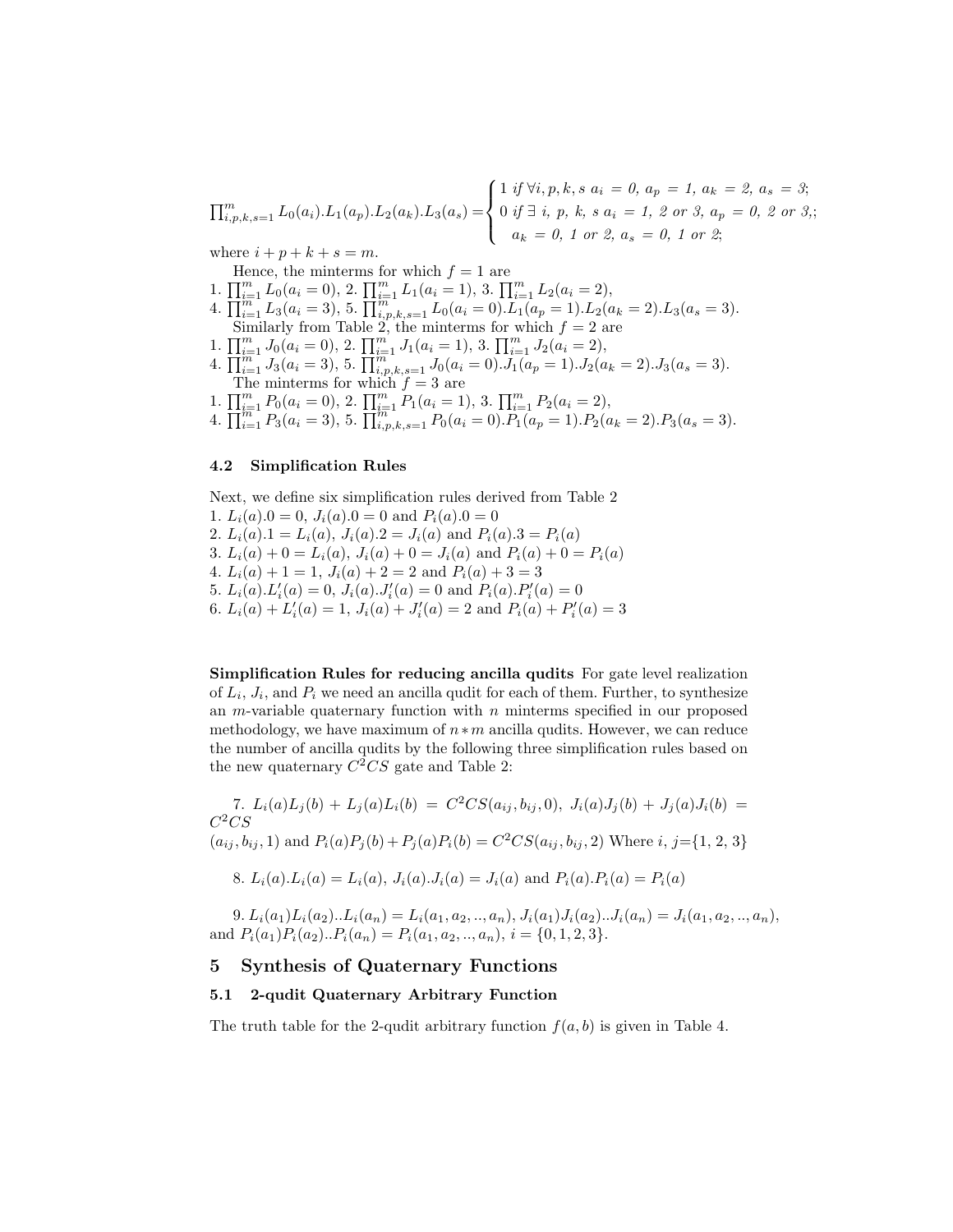**Table 4.** Truth table of 2-qudit  $f(a, b)$ 

|                                            | bl00l01l02l03l10l11l12l13l20l21l22l23l30l31l32l33l |  |  |  |  |  |  |  |  |
|--------------------------------------------|----------------------------------------------------|--|--|--|--|--|--|--|--|
| $ f(a,b) $ 0 3 1 2 3 3 2 0 1 2 1 3 2 1 3 2 |                                                    |  |  |  |  |  |  |  |  |

We re-write the function  $f(a, b)$  using our proposed methodology as  $f(a, b) = L_0(a)L_2(b) + L_2(a)L_0(b) + L_2(a)L_2(b) + L_3(a)L_1(b) + J_0(a)J_3(b) +$  $J_1(a)J_2(b) + J_2(a)J_1(b) + J_3(a)J_0(b) + J_3(a)J_3(b)P_0(a)P_1(b) + P_1(a)P_0(b) +$  $P_1(a)P_1(b) + P_2(a)P_3(b) + P_3(a)P_2(b)$ By using simplification rules 7 and 9, we get

 $f(a, b) = C^2CS(a_{02}, b_{02}, 0) + L_2(a, b) + L_3(a)L_1(b) + C^2CS(a_{03}, b_{03}, 1) + C^2CS(a_{12}, b_{12}, 1) +$  $J_3(a, b) + C^2CS(a_{10}, b_{10}, 2) + C^2CS(a_{23}, b_{23}, 0) + P_1(a, b)$ 



Fig. 8. Quaternary 2-qudit Half Adder by our synthesis method

#### 5.2 Quaternary Adder

We synthesize the 2-qudit half and full adder circuits using our proposed methodology and these circuits are simplified with the use of Modulo4 Addition gate. But the details are not provided due to limitation of space. The gate level implementation of 2-qudit half and full adder are shown in Figure 8 and 9 respectively.



Fig. 9. Quaternary 2-qudit Full Adder by our synthesis method

#### 5.3 Comparison of Results

The quantum cost of the half and the full adder circuits, as shown in Figures 10 and 11, and of the benchmark circuits such as sum2, rd53, rd73, xor5 are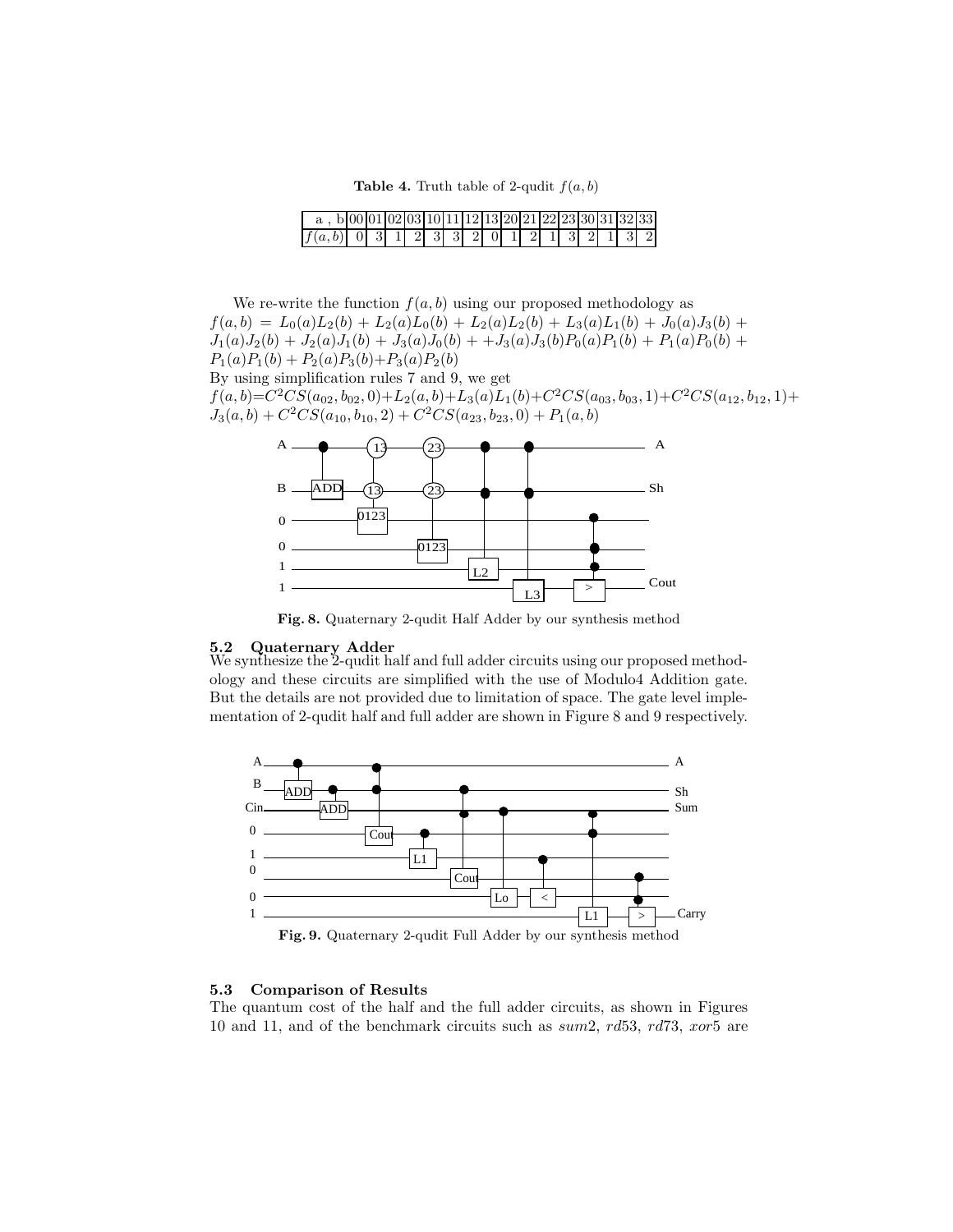evaluated in terms of the number of M-S gates used. The number of M-S gates required to realize a 2-qudit Feynman gate, a 3-qudit Toffoli,  $MAX$  and  $MIN$ gates are 5, 17, 6, 6 respectively [\[7,](#page-9-2)[13\]](#page-9-8). To realize the new GQG,  $C^2CS$ , ADD gates we need 8 M-S gates for each of them. The M-S gate count cost comparison of our circuits with that in [\[14\]](#page-9-9) are given in Table 6. While the second column of the table indicates the maximum number of ancilla qudits required to synthesize the above mentioned circuits, the third column shows the number of ancilla qudits required after using our simplification rules in Section 4.2. The columns 4, 5 and 6 establish that although our design has a small increase in cost for the circuits rd53, rd73, xor5, the results for the 2-qudit quaternary half and full adder shows that there is more than 50% reduction in the M-S gate count cost compared to [\[14\]](#page-9-9).

|                  |                                                              |     |    |    | $#$ Levels Total Cost |     |  |
|------------------|--------------------------------------------------------------|-----|----|----|-----------------------|-----|--|
| Circuit          | maximum ancilla qudits Reduced ancilla qudits Ours [14] Ours |     |    |    |                       | 14  |  |
| Half Adder       | 36                                                           | n   | 6  | 23 | 46                    | 114 |  |
| Full Adder       | 120                                                          | 17  | 17 | 40 | 128                   | 304 |  |
| Sum2             | 24                                                           |     | 4  |    | 8                     |     |  |
| mul <sub>2</sub> | 16                                                           | 5   | 5  |    | 40                    |     |  |
| ham3             | 135                                                          | 95  | 25 | -  | 135                   |     |  |
| rd53             | 275                                                          | 245 | 15 | -  | 120                   |     |  |
| rd73             | 475                                                          | 435 | 35 | -  | 280                   |     |  |
| xor5             | 150                                                          | 120 |    |    | 56                    |     |  |

Table 5. Comparison of Quantum cost by our method vs. [\[14\]](#page-9-9)

# 6 Conclusion

In this paper, we have proposed a methodology for logic synthesis of quaternary quantum circuits. We have defined a minterm based approach of expressing a quaternary logic function using  $L_i$ ,  $J_i$  and  $P_i$  operations. We have also stated the simplification rules for the method. Quaternary half adder, full adder and some benchmark circuits synthesized by our method, use fewer ternary quantum gates and hence reduce quantum realization cost compared to earlier method in [14]. While the number of levels is fewer in our synthesis, the number of ancilla bits is higher. A synthesis methodology for reduction of the number of ancilla qudits is being investigated.

# <span id="page-8-0"></span>References

- 1. M. A. Nielsen and I. L. Chuang, Quantum Computation and Quantum Information, Cambridge University Press , 2002.
- <span id="page-8-1"></span>2. A. Ekert and A. Zeilinger, The physics of quantum information, Springer Verlag, Berlin, 2002, pp. 1-14.
- <span id="page-8-2"></span>3. A. Muthukrishnan and C. R. Stroud Jr., Multi-Valued Logic Gates for Quantum Computation, Phys. Rev. A62, 2000, pp. 0523091-8.
- <span id="page-8-3"></span>4. P. Picton, A Universal Architecture for Multiple-Valued Reversible Logic, Multiple-Valued Logic - An International Journal, Vol. 5, 2000, pp. 27-37